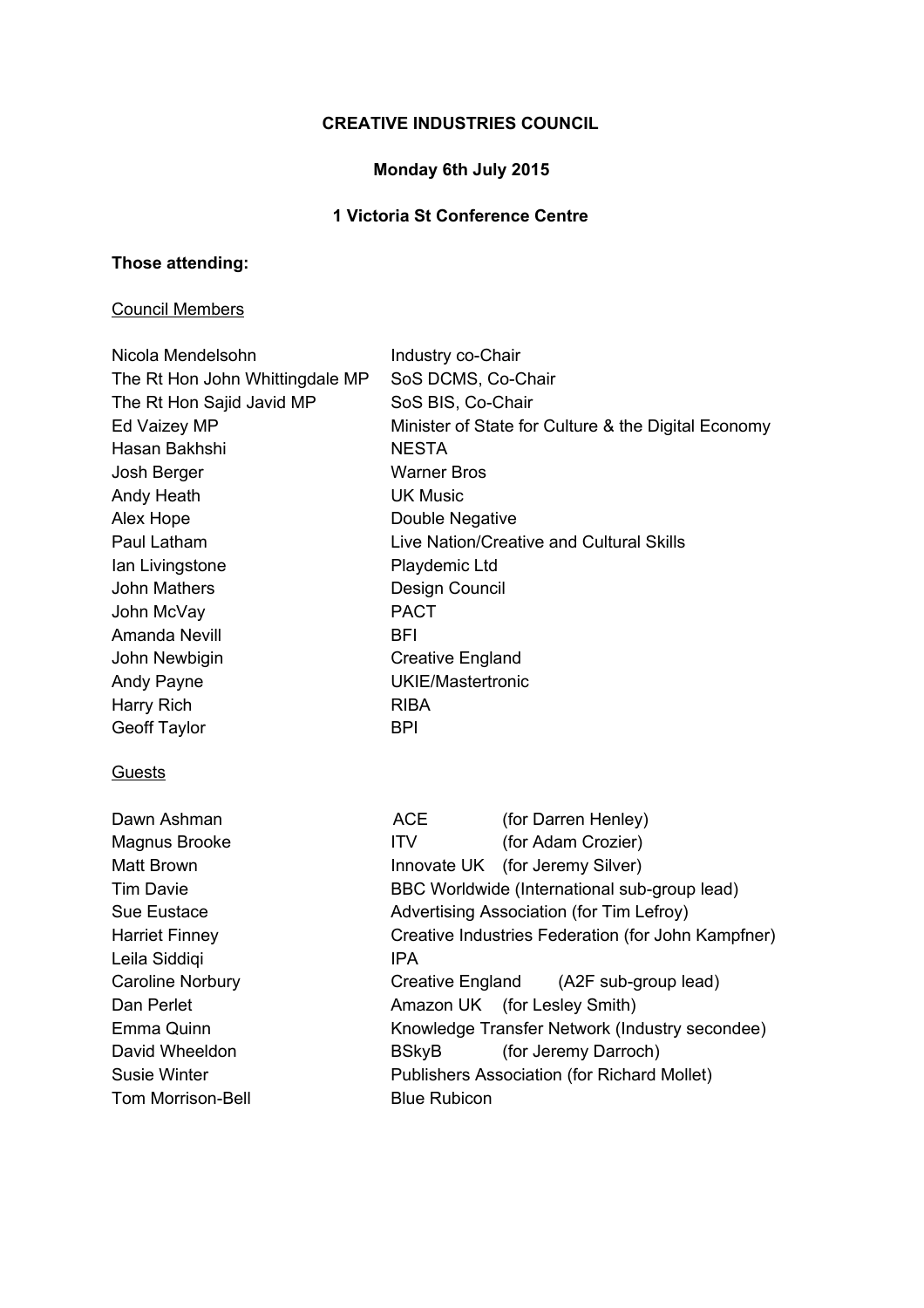### **Apologies**

Dinah Caine (Creative Skillset), Adam Crozier (ITV), Jeremy Darroch (BSkyB), Katja Hall (CBI), Tony Hall (BBC), Darren Henley (ACE), John Kampfner (Creative Industries Federation), Jason Kingsley (TIGA), David Kosse (Channel 4), Tim Lefroy (Advertising Association), Patrick McKenna (Ingenious), Murdoch Maclennan (Telegraph Media Group), Richard Mollet (Publishers Association) Eileen Naughton (Google), Charlie Redmayne (Harper Collins), Caroline Rush (British Fashion Council), Owen Sagness (Microsoft UK), Jeremy Silver (Innovate UK), Lesley Smith (Amazon UK), Sir John Sorrell (Sorrell Foundation), David Sproxton (Aardman Productions), Stewart Till (Creative Skillset)

### **Main points raised**

### Introductions and matters arising

1. Nicola Mendelsohn (NM) began the meeting by introducing the Rt Hon John Whittingdale MP, as the new Secretary of State for Culture, Media and Sport and Council Co-Chair, as well as welcoming back the Rt Hon Sajid Javid MP in his new role as Secretary of State for Business, Innovation and Skills. She invited them to say a few words on the new Government's priorities for the creative industries over the course of the Parliament.

### CIC Government Co-Chairs - priorities for the next five years

2. John Whittingdale (JW) said that he was keen to re-affirm his role as CIC Co-Chair, and that he appreciated the Council's work in developing a shared vision for the sector through the publication and implementation of the industry's *\*CreateUK* strategy, and the energy and enthusiasm of his fellow Co-Chair Nicola Mendelsohn in driving forward the Council's work programme. He highlighted the latest employment statistics published earlier in the month, showing employment growth in the sector double that of the economy as a whole, which he largely attributed to the efforts of the industry. He was keen to do more to break down barriers to growth in the sector and referenced the recent extensions around the creative content tax reliefs as contributing towards this goal.

3. On intellectual property, he said that the Government's role was to create a strong IP framework, with proper remuneration, and effective measures to block infringing websites, and letters issued to serial file sharers. He welcomed the Creative Content UK initiative, but recognised that IP protection would need to be an on-going activity, and recognised that the current copyright regime needed to be reformed. He supported the work of the BBC, but added that it needed to adapt to the new media and digital environment. A Green Paper would be published before Recess, and he welcomed a wide ranging debate on the BBC's future. Improving skills provision and increasing the numbers of apprenticeships would be a priority for the Government, as well as delivering against ambitious export targets.

4. Sajid Javid (SJ) began by congratulating Nicola Mendelsohn and Amanda Nevill on their recently announced Honours. Whilst his role had changed, he was keen to continue to help the sector. He said that there would be a new Government focus on productivity, with a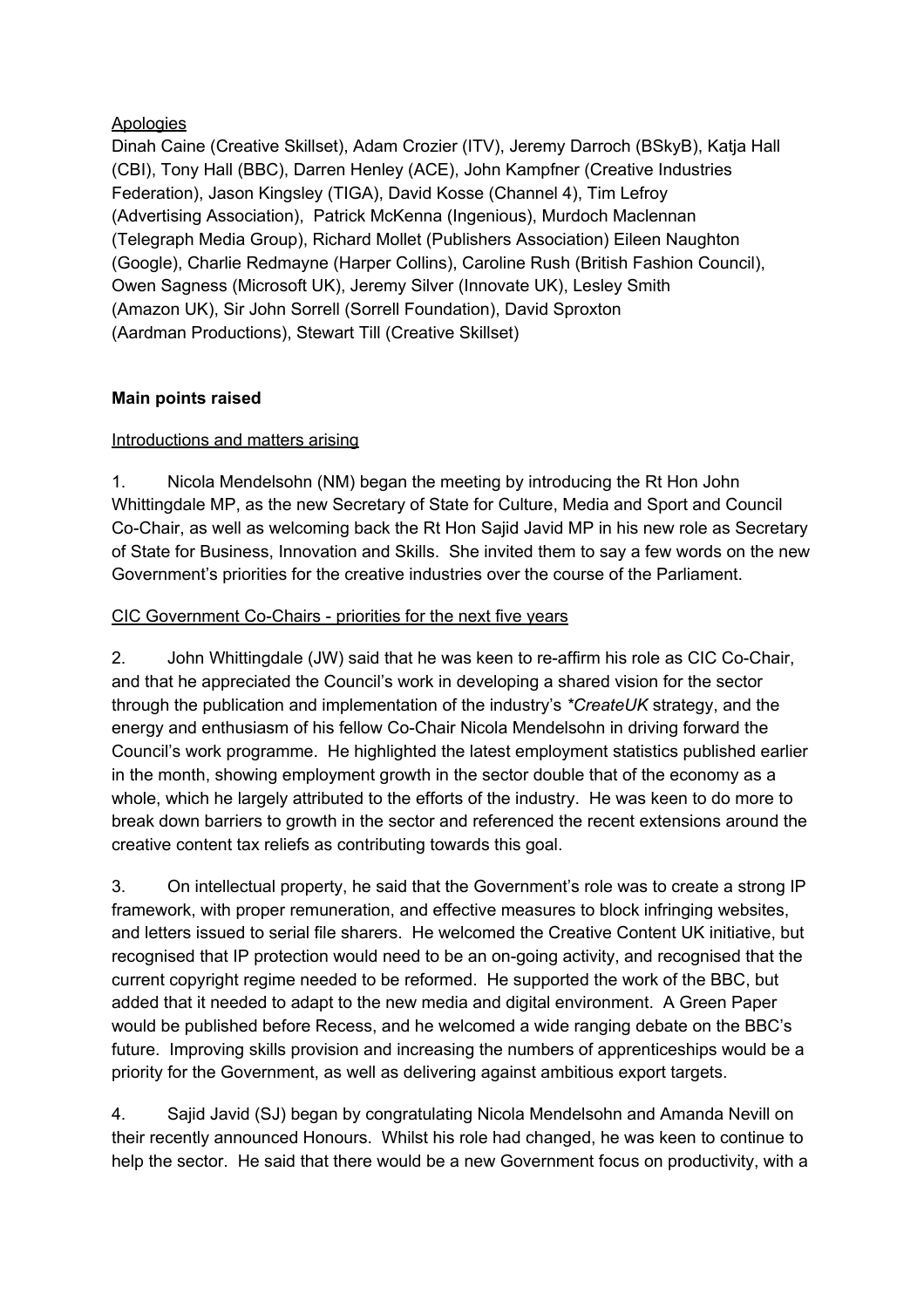detailed productivity plan due to be published shortly. He noted that the creative industries was already one of the more productive sectors of the economy, although there was potential to improve performance further. On exports, he said that whilst export statistics had generally improved, a lot more could be done, and that there would be a new Government Taskforce to drive forward growth in this area. He welcomed industry's suggestions for improving export performance, and said that there would be an increase in the number of trade missions, with a particular focus on South East Asia and Africa. He noted that the UK's inward investment performance, which was the second highest in the world. He said that the Digital Single Market (DSM) would be a top priority for his Department, but assured Council members that any reforms would need to be based around clear evidence.

5. In discussion, it was agreed that there should be greater advance notice of forthcoming trade missions wherever possible, to strengthen industry representation. Tim Davie (TD) said that the recent sector export statistics were disappointing, and that the Sector Advisory Group would be doing a deep dive to analyse where to focus on improving performance. Concern was expressed that some of the European Commission's proposals around the DSM could have a detrimental effect on the UK's creative industries' e-commerce and export performance, and that the Government should consider them very carefully. It was also suggested that there needed to be a review of safe harbour/exemption from liability provisions, and there was a call for evidence based decision making more generally.

6. JW said that there were elements of the Commission's DSM proposals that the Government could agree to, for example around portability, but that this shouldn't be at the expense of licensing on a territorial basis, and any measures should not undermine the UK's creative industries. He agreed with SJ that any measures introduced should only be based around evidence. SJ said that the Government would seek to give more prior notice on trade missions in future. The Government wanted to make changes to how the EU operates, and he urged industry to work with their European partners to promote change in this area.

#### CIC - proposed changes and strategy refresh

7. NM said that the CIC had achieved a lot since its establishment, but that it could do more. DCMS and BIS officials had been developing options for reviewing the Council's remit, structure, governance and membership, informed by discussion at the last CIC, which had been presented to the Council Co-Chairs. It had been agreed that the Council should remain England-only, given that policy on the creative industries was largely devolved, but that officials from the Devolved Administrations would be invited to attend CIC meetings as Observers. Co-Chairs were also keen to increase engagement by the sector outside London in the Council's work programme. On this point, Ed Vaizey (EV) suggested that the CIC hold a meeting in Manchester, which was supported by Members **[Action: CIC Secretariat]**.

8. On membership, JW said that he was keen to see a smaller, more strategic main Council, which at the same time was as reflective of the nature of the sector across the UK as possible, and brought on board additional interests not currently represented. That would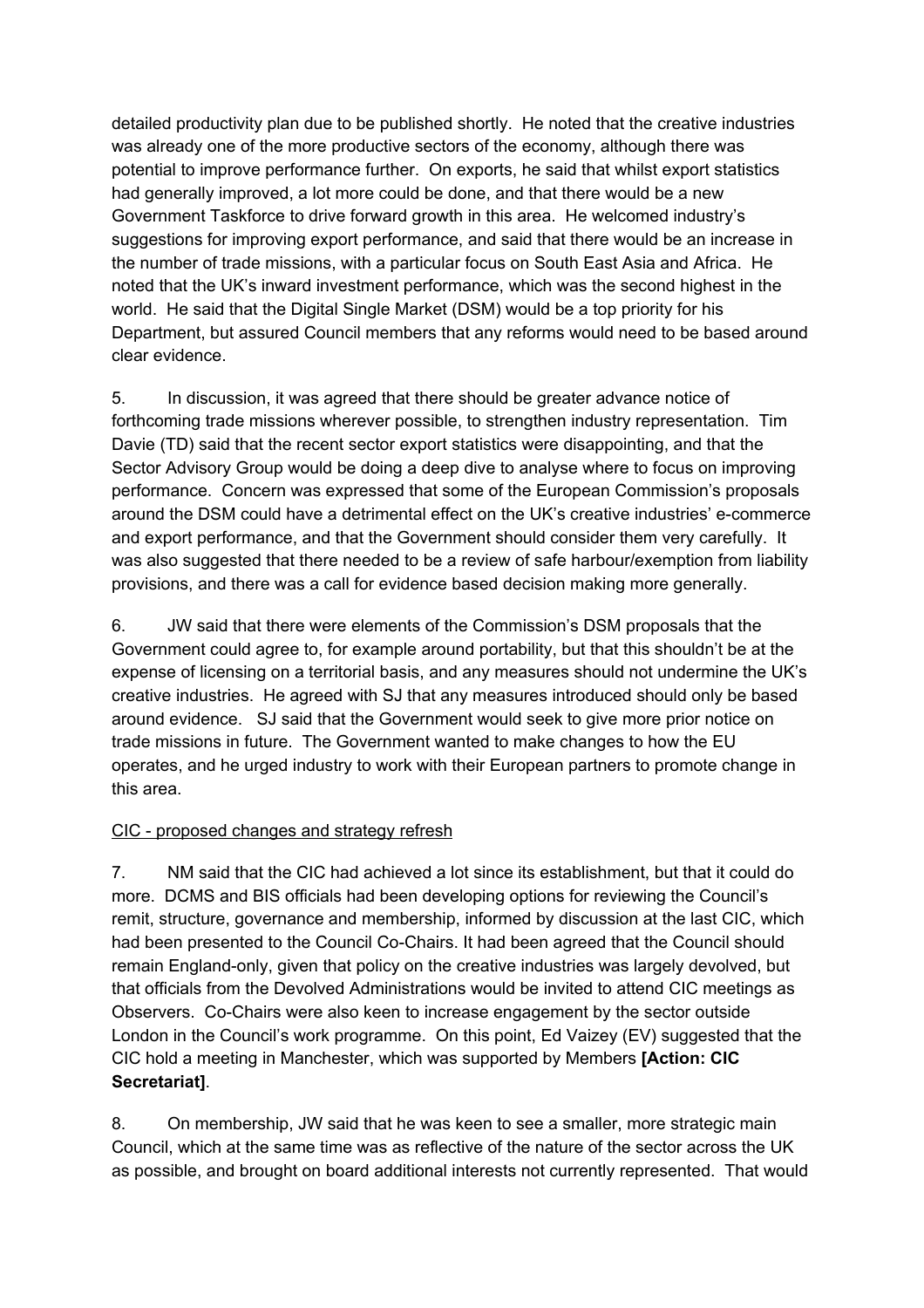mean, unfortunately, that some current Members would be asked to stand down from the main Council, although this should not be seen as a reflection on their contribution to the Council and their work for the sector more generally, and he hoped that their organisations would continue to play a role in the Council's activities through its sub-groups.

9. NM said that she was keen to expand this review to cover the Council's sub-groups, and that 'one year on' from the publication of *\*CreateUK*, the time was right to look again at refreshing the industry's strategy. She tasked sub-group leads with reviewing the role, focus, and membership of their groups as well as looking at whether their sections of the \**CreateUK* strategy needed to be refreshed **[Action: CIC Sub-group leads]**. She was keen to see a greater focus on the regions and clusters, given the Government's focus on the Northern Powerhouse and devolution. She also wanted to see more work on embedding the creative industries in education policy, and in doing more to improve diversity in the sector. Finally, she wanted to see a greater focus on improving the sector's export performance. She introduced Emma Quinn as the new industry secondee, who would be coordinating the work on the strategy refresh.

10. In discussion, it was suggested that DfE should have a greater role in the CIC's work in future, and that more work needed to be done to engage with the Higher Education sector, and to build a more systematic relationship with the LEPs. The role of the creative industries in other sectors should also be acknowledged. It was noted that there was already a lot of cluster mapping projects underway, but more work needed to be done to bring them in to CIC discussions. It was suggested that there should be a CIC representative in the LGA and LEP networks. It was also noted that the DSM raised broader issues than solely IP protection, and that a sub-group should be focussing on these broader issues as part of its work programme.

#### Sub-group updates

11. Caroline Norbury highlighted the SME Finance Monitor research funded by the British Bankers Association and Creative England to capture trends for creative businesses in accessing finance. She suggested that there should be greater coordination of research undertaken by CIC sub-groups, and that her sub-group might usefully look at how to increase business representation in its work as part of the strategy refresh.

12. Alex Hope updated the Council on behalf of Dinah Caine. He said that the Education and Skills sub-group had been undertaking an audit of existing education and careers activity by creative organisations. He outlined a proposal for a nationwide 'Open Doors to the Creative Industries' week to coordinate employer activities, and invited Council members to feed in their views **[Action: CIC Members]**.

13. Sue Eustace updated the Council on behalf of Tim Lefroy. The infrastructure group would be carrying out a stocktaking exercise, to review whether it should be continuing in its current form or whether its existing workstrands might better be taken forward through other CIC structures.